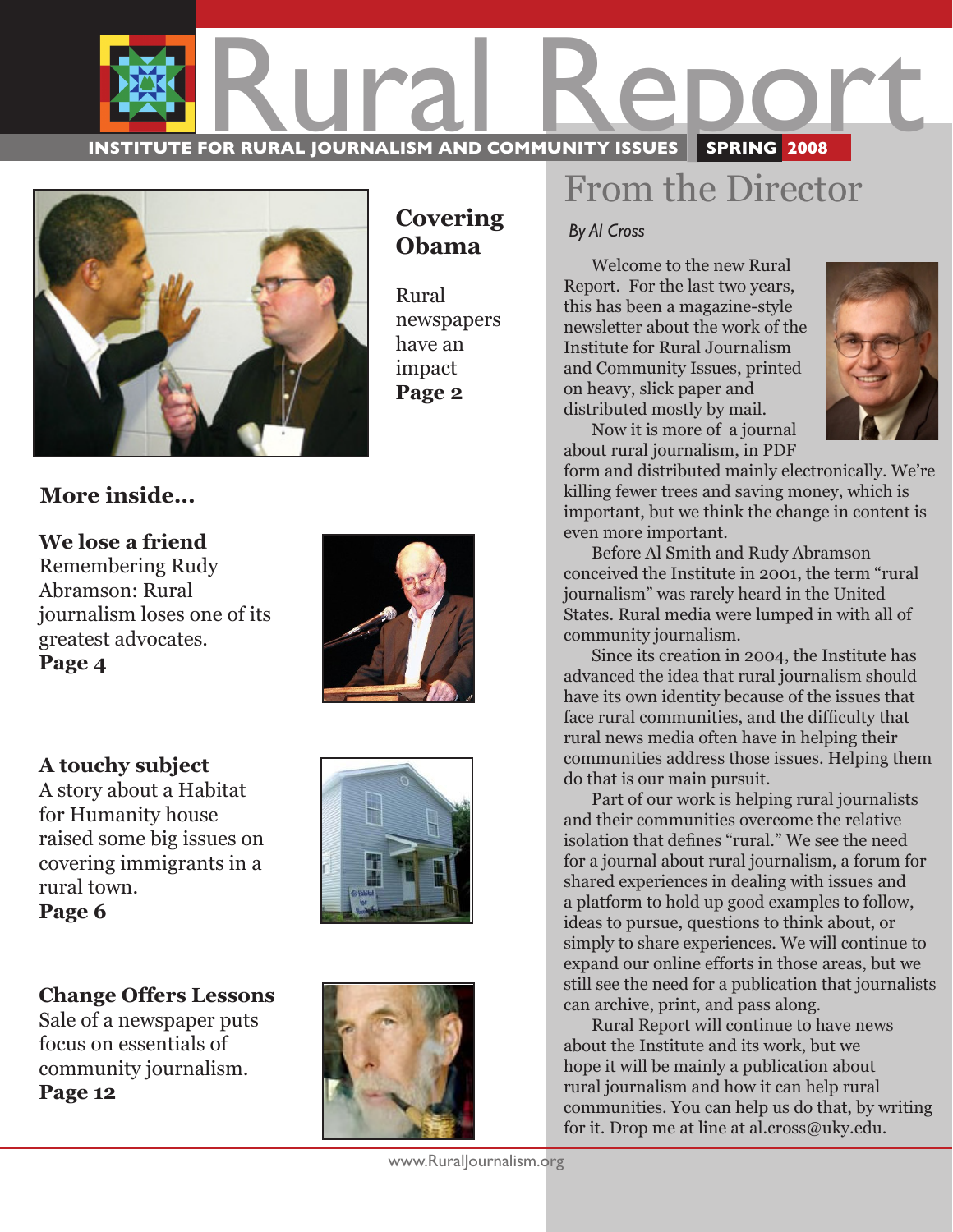### Obama worked rural papers in Iowa, and it paid off

W hile Barack Obama didn't run as strongly in Iowa's rural caucuses as he did statewide, his courting of rural newspapers probably helped him rack up his surprising margin of 8 percentage points. The freshman Democratic senator from Illinois was endorsed by more newspapers than any other candidate in any party -- nine, including four weeklies -- and probably benefited from the coverage that he and his staff enabled.

 "The Obama campaign developed a reputation for doing the little things as it carefully built its organization in Iowa, where personal relationships famously matter in politics. The effort to win coverage in the local media was more ambitious, by far, than anything other campaigns put together," Peter Slevin of **The Washington Post**'s Midwest Bureau wrote in **The Trail***,* the Post's general political blog. Slevin's example of the attention that Obama paid to small newspapers was Douglas Burns, a columnist for the **Daily Times Herald** of Carroll, circulation 6,000, and a frequent writer for the online-only **Iowa Independent**. "He has interviewed the presidential candidate no fewer than six times, including a pair of 15-minute sessions during the crazy final days of

"There is, perhaps, no better way to give an hour-long presidential visit far greater staying power than appearing on the pages of the weekly newspaper."

— Jeff Zeleny, writing in The Caucus, the New York Times' political blog

December," Slevin wrote on caucus day, Jan. 3. "Look, they kept giving me interviews, and I thought I was putting some good questions out there," Burns told Slevin, noting that he asked Obama about his drug use as a youth. "I wasn't



Iowa journalist Douglas Burns interviews Sen. Barack Obama

just rolling over. They still did interviews with me after that,

which is to their credit. They kept taking the questions." The campaign's first contact with the Herald came in March, just weeks after Obama declared his candidacy, when one of its Iowa spokesmen came to Carroll—population

10,000 and seat of Carroll County, 21,000—and met with two staffers for an hour and a half. "Those early efforts to cultivate relationships probably helped," Burns told Slevin. "When they showed us a lot of respect, I looked at it that they were showing Carroll a lot of respect."

 Jeff Zeleny, who once worked for **The Des Moines Register** and now reports for the **New York Times**, knew there was a story when he saw Obama giving interviews in Clarion with **The Wright County Monitor** and in Grundy Center with four other weeklies in a 10-mile radius, three with circulations under 1,000.

"There is, perhaps, no better way to give an hour-long presidential visit far greater staying power than appearing

on the pages of the weekly newspaper, particularly in an edition that is likely to be sitting on coffee tables at Thanksgiving," Zeleny wrote on **The Caucus**, the Times' political blog, reflecting his knowledge of rural Iowa.

 In contrast, some small papers in Iowa reported difficulty dealing with New York Sen. Hillary Clinton, who placed a close but disappointing third in the Democratic caucuses. A survey by **NBC News** of 15 weekly and small daily papers in Iowa—which has 272 weeklies—found they had "mixed experiences with all the campaigns, Democratic or Republican," the NBC political unit reported in its First Read blog. "The majority of newspapers reported being able to get a few minutes with a candidate either immediately after the event during the rope line or with a one-on-one interview. Senator Clinton was the exception in this case." NBC's survey was prompted by a report on Iowa coverage by the **Institute for Rural Journalism and Community Issues.**

 "Clinton spent 45 minutes at Sam's Sodas and Sandwiches in downtown Carroll with Burns, Lopez and two other reporters," Slevin reports. Burns got 15 minutes with Romney, but "Edwards made no effort to reach out to the local media during his four visits, Burns said." After writing a column headlined "Why Barack Obama will win the Iowa Caucuses," then reporting that as fact, Burns is "back to covering streets and sewers and eight-man football."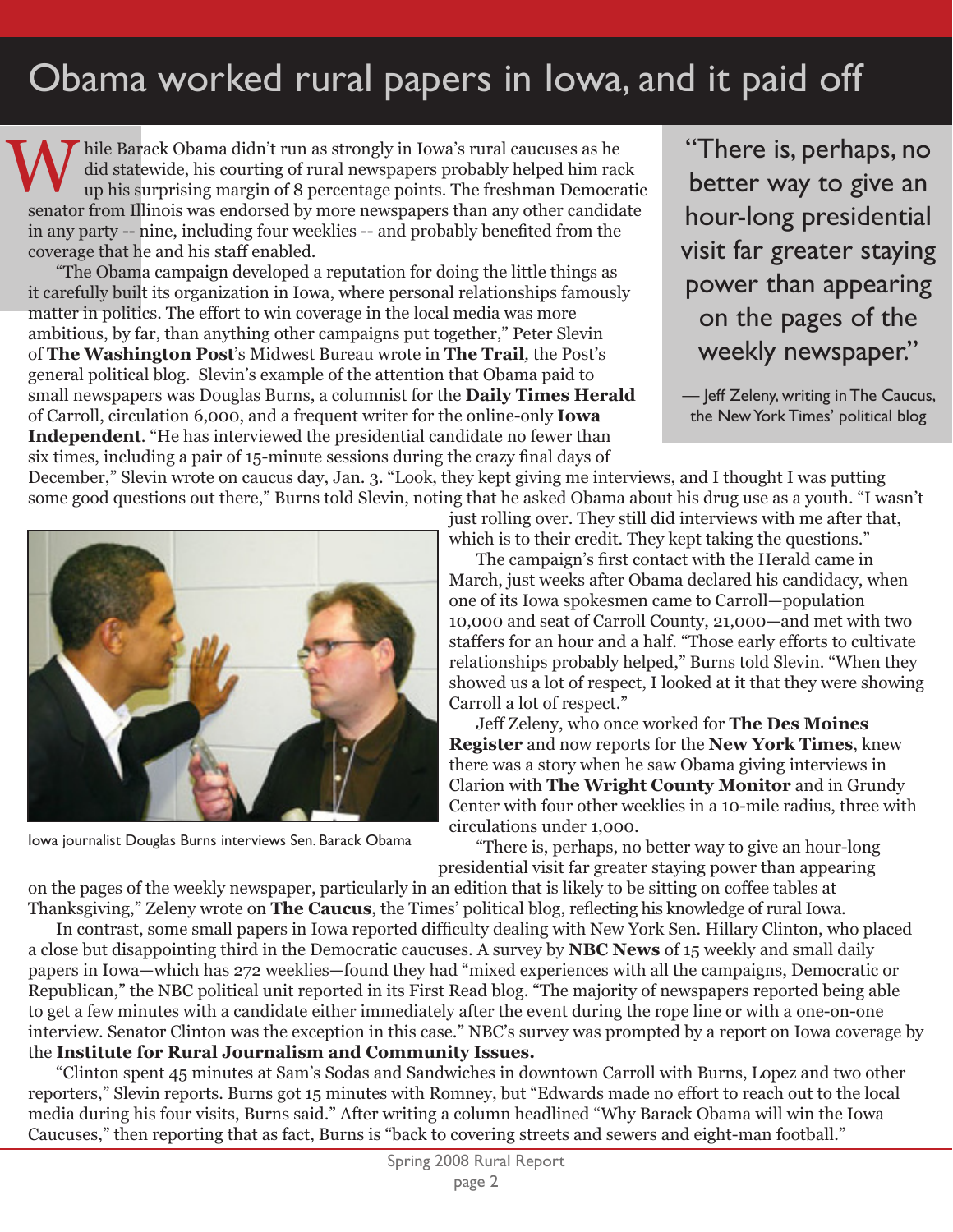### Football team forfeits perfect season due to ineligible player; paper doesn't use name, citing permanence of the Internet

 The Alabama high school football playoffs began last fall without a team that enjoyed a perfect regular season. Soon after its victory over Pell City (*right, with quarterback Judd Edwards scoring*) the Oxford High School team was declared ineligible. (*Consolidated News Service photo by Bob Crisp*)

 Acting on an anonymous complaint, the Alabama High School Athletic Association ruled one of the team's players ineligible, meaning that the Yellow Jackets had to forfeit seven of their 10 wins. That news warranted a special fourpage section Oct. 30 in the local newspaper, **The Anniston Star**, but the coverage did not include the name of the ineligible player. Although the paper's in-house media critic questioned the decision to omit the name, Editor Bob Davis said it was the right thing to do, especially when considering the student's age.

 "I didn't think and we didn't think that it added anything to the coverage" to print the student's name, Davis said in an interview. "The argument is that it is generally known in the school. Our readership goes far beyond that one small community." The Star's daily circulation of 25,000 reaches several counties in eastern Alabama. Oxford is a town of 14,600 in Calhoun County, tucked between the county seat of Anniston, population 24,000, and the border with Talladega County and Cleburne County. Calhoun County's population is 112,000.

 The Star first reported news of a possible penalty for the Yellow Jackets Oct. 23. In that story, reporter Nick Birdsong wrote that an investigation had begun about a transfer student's eligibility. He referred to a similar investigation

underway at another Alabama school, Hoover High, and named the player whose status was in question there. When the AHSAA ruled against Oxford High a week later, the stories in the special section noted that neither the school nor the AHSAA released the name of the player who was declared ineligible. The reports did say that the

student was the team's only transfer.

In a Nov. 2 column analyzing The Star's coverage of Oxford High School, media critic Paul Rilling wrote, "The strangest blank was the name of the player ruled ineligible." He questioned why the Star would name the Hoover player and not the local one, especially since many in the area knew the Oxford student's identity. He also complained that the newspaper should have kept more of its coverage of the news on the front page, instead of using photos and headlines to refer readers to the special section.

 While some of the Star's reporters knew the name of the transfer student, Davis said the decision to keep it out of print was modeled after the way the paper would treat minors in legal matters. As for naming the Hoover player, Davis said media outlets in Birmingham already had named him, so the Star followed suit. Hoover is a Birmingham suburb about 70 miles west of Anniston. Its football team has been profiled in the MTV reality show, "Two-A-Days."

In the case of the Oxford student,



"The identity was mostly unknown," Davis said. "Second of all, he didn't commit a crime, but we wanted to treat him with the respect of someone who is under age. It's the same reason we withhold the names of minors — there shouldn't be something that follows you forever."

That was the key for Davis in his decision-making process — the idea that forever linking this student to this incident would be unfair. Thanks to Internet search engines, it's not far-fetched to imagine some future employer running across the student's name and learning about the lost season. "We don't want someone eight years from now saying, 'You're the guy that cost us a state championship,' " Davis said.

 In the days following the special section, the Star attempted to speak with the student's family and give them the chance to speak on the record, Davis said. They chose not to. The night before what would have been the Yellow Jackets' playoff opener, the Oxford City Council issued a proclamation declaring them "national champions" for their season.

*This story was originally published in the Rural Blog, Nov. 11, 2007.*

www.Rural|ournalism.org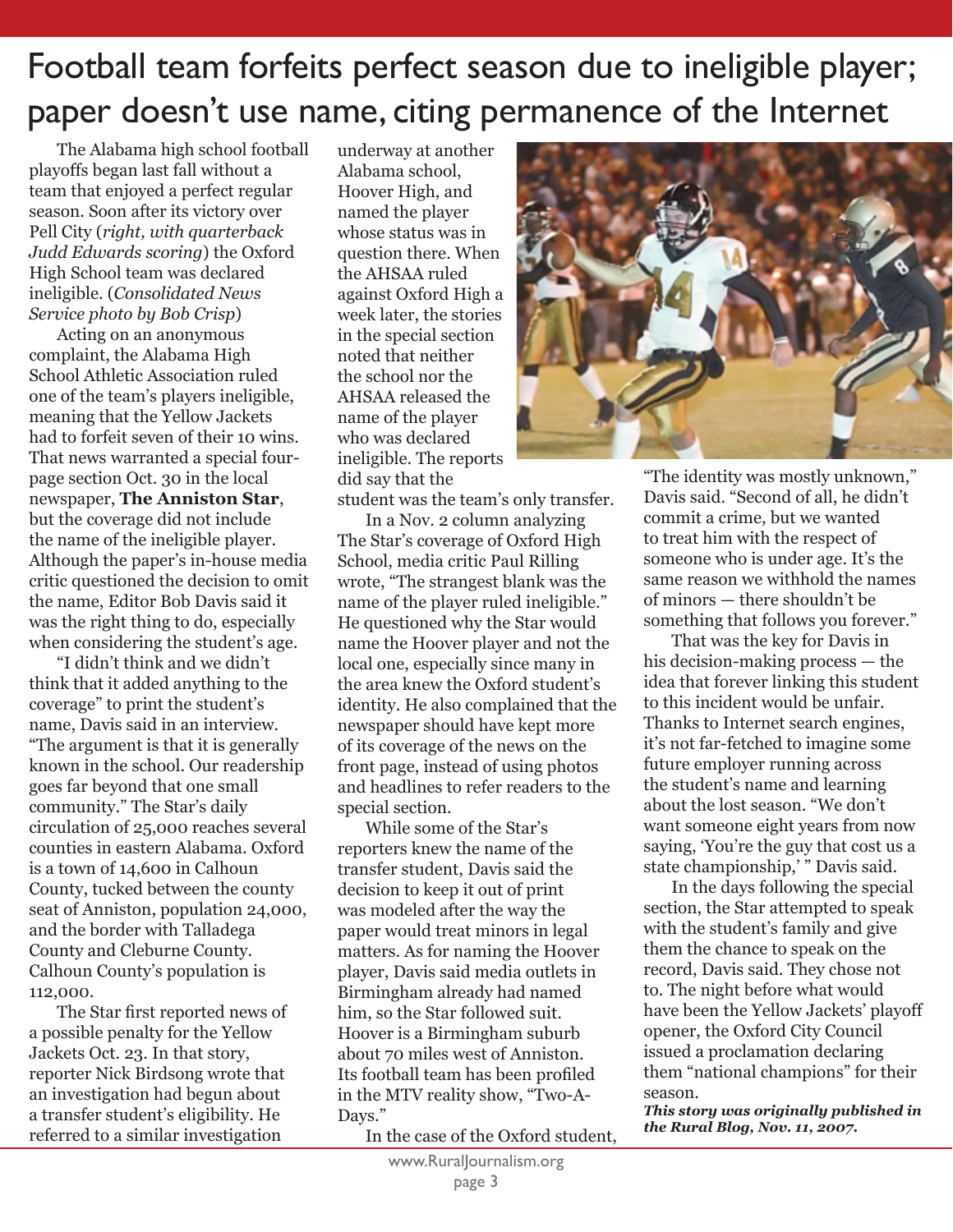## Rudy Abramson, author and co-founder of Institute for Rural Journalism, dies at 70

 udy Abramson was a role model for reporters and an advocate for reporters and an advocate for rural America who put on no airs and treasured his small-town roots.

 Abramson, a nationally known journalist who helped start Institute for Rural Journalism and Community Issues, died Feb. 13 from injuries suffered in a fall at his home in Reston, Va. He was 70.

 A Washington reporter for the **Los Angeles Times** for 30 years, he wrote a highly praised biography of American statesman Averell Harriman, co-edited with Jean Haskell the *Encyclopedia of Appalachia* and was nearing completion of a biography of legendary Eastern Kentucky lawyer and author Harry Caudill. He also led an effort that kept an amusement park from being built next to a Civil War battelfield.

 Above all, he was a storyteller, one who "understood the power of storytelling," said Freedom



Abramson co-edited and raised the financing for this 1,800-page volume.

Forum Chairman and CEO Charles Overby, who presided at Abramson's memorial service, held Feb. 26 at the Freedom Forum in Washington.

"He was imbued with the ethic of his craft. He knew the potential of what he did and what we did," John Seigenthaler, who worked with Abramson at **The Tennessean**  said at the service. "He knew the power and the flaws, and he came to a sense, as we talked more recently, of the weaknesses and the loss of enduring values. He was a man who was loyal — loyal, as I've said, to his paper, to his home ground, his place, his country, his craft. Loyal to his friends, and I was blessed to be one."

 Those qualities were obvious to political commentator Mark Shields. "He was a stranger to selfimportance and a sworn enemy to smugness," Shields said. "Rudy never, never forgot where he came from, or the people from who he came. Rudy understood that the one demographic group that could be caricatured could be ridiculed and could be condescended to with total impunity, are the white workingclass Americans that did not go to college, and who often live in the rural United States. He was truly the voice for the voiceless."

 Abramson wrote an acclaimed biography of Averell Harriman, *Spanning the Century*, which he finished at Berea College in Kentucky, thanks to a grant that Al Smith helped him get from Mary Bingham of Louisville. As part of the deal, he and Smith visited four other Appalachian colleges to talk with students about journalism and issues.

 "Engaging them, Rudy honed his perspective on the region's

complexities," Smith told the mourners. "It was a transformative experience. His journalism changed. He left the Times. He became a champion of the Appalachian region. Three more books followed – *On Hallowed Ground*, about the endangered Virginia landmarks like Manassas Battlefield where he led the successful fight against Disney's proposed theme park; the *Encyclopedia of Appalachia*, an 1,800-page volume which was a 10 year labor of love for which he and a co-editor also raised the financing; and, still to come, the biography of Caudill, who illuminated Appalachia's woes for John Kennedy and Lyndon Johnson."

 While he was an Alicia Patterson Foundation fellow, writing an update on Appalachia in 2000 and 2001, Abramson reported to Smith that newspapers in the region, as Smith put it, "lacked the vigor to confront the issues" like poverty, disease, drug abuse, poor schools, local corruption and mountaintopremoval strip mining for coal. That led him and Smith to think up the Institute for Rural Journalism and Community Issues.

 Smith quoted Abramson on the Institute: "We are not about crafting pretty paragraphs. We want to change lives for the better." He concluded, "The Institute, we hope, will be his legacy to all of rural America."

 "Although he was always a big city reporter, Rudy never forgot his rural roots in northern Alabama," said Smith. "He was passionately concerned about environmental and economic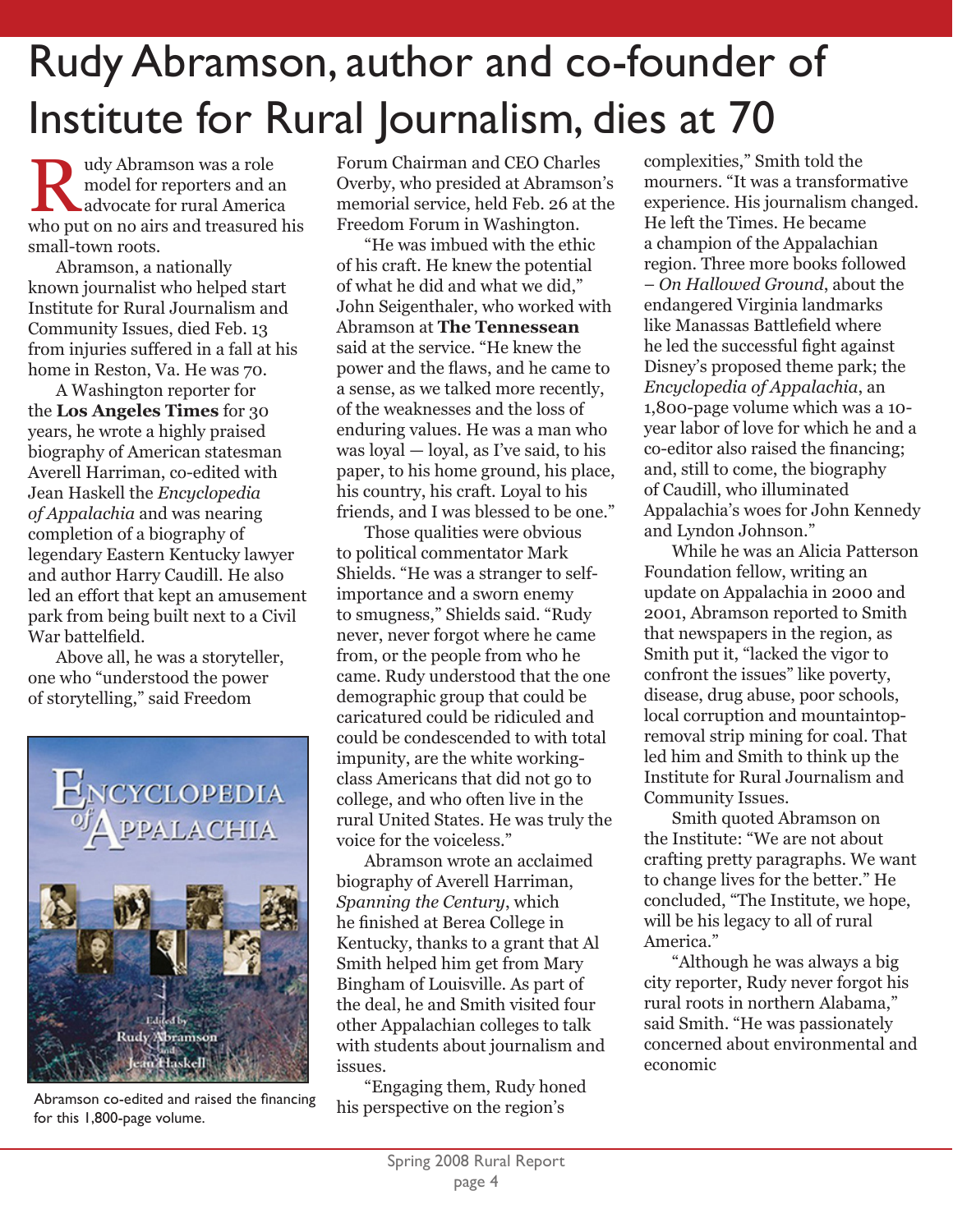#### *continued from page 4*

problems in Appalachia. While writing stories about the region, he concluded that one major improvement might be to help local news folks do a better job covering the serious issues. That's how we came up with the ideas for the Institute, which we sold to President Lee Todd at UK."

 The Institute did its first work in Appalachia and remains rooted in the region, which was the subject of the 2006 encyclopedia. Abramson told Howard Berkes of **National Public Radio** in a 2006 interview about the encyclopedia that the word "hillbilly" first appeared "in the **New York Sun** about 1900 and the definition of it was a white person from Alabama without visible means of support, ambition or much of anything else. And I suppose that was one of the reasons that I got involved in this project. It seems that I'm the absolute hillbilly by that definition."

 "It's a big loss for Appalachian journalism," said Ken Ward Jr., coal reporter for **The Charleston Gazette**, noting the reporting Rudy did on mountaintop-removal strip mining for coal on the Patterson fellowship, and the help he gave Ward in getting his own Patterson fellowship to produce a series on coal-mine safety.

 Abramson was born in Florence, Ala., on Aug. 31, 1937, one of 19 children. After graduating from the University of Mississippi in 1958, he became a political reporter for The Tennessean in Nashville. He joined the Times in 1965. At the Times, "He had a part in just about every major story for 30 years," said a longtime colleague, Richard T. Cooper. He was hired to cover science and became one of the first national reporters assigned to the space program. He covered the development of the Apollo 11

mission and the first manned landing on the moon in 1969. He was the paper's White House correspondent when Richard Nixon resigned the presidency, and before that covered the Vietnam War policy debates, the bombing of Cambodia, the Watergate scandal and the Nixon impeachment hearings.

 "After leaving the Times in 1996, Abramson became one of the most prolific and powerful voices for and about

rural communities," said the **Daily Yonder**, the online rural news site that he helped start after getting the Institute for Rural Journalism off the ground. He wrote about how coal mining in Appalachia had "outgrown human dimension," and in 2002, he wrote a column that sparked a successful effort to keep **CBS** from producing a reality version of "The Beverly Hillbillies."

 Abramson's latest subject was Caudill, a Kentucky lawyer, author and environmentalist whose 1963 book, *Night Comes to the Cumberlands*, focused national attention on the underdevelopment of Appalachia and helped start the War on Poverty. Caudill committed suicide in 1990 when he was 68 and facing an advanced case of Parkinson's disease. In researching



Rudy Abramson speaks at an Institute event in Whitesburg, Ky. in 2004, announcing the Tom and Pat Gish Award, named for the publishers of **The Mountain Eagle** in Whitesburg.

> the book, Abramson came to appreciate the strong alliance between Caudill and Tom and Pat Gish, publishers of **The Mountain Eagle**, the crusading weekly newspaper in their hometown of Whitesburg. "I don't remember my parents ever being this upset over the death of a friend," said the Gishes' son, Ben. "Harry Caudill's former law partner walked in and said the news of Rudy's death left him feeling just like he did when Harry died — that the community library had just burned down."

Abramson was chairman of the Institute's national Advisory Board at the time of his death. His family asks that memorial gifts go to the Institute for Rural Journalism and Community Issues or the Berea Opportunity Center for Women.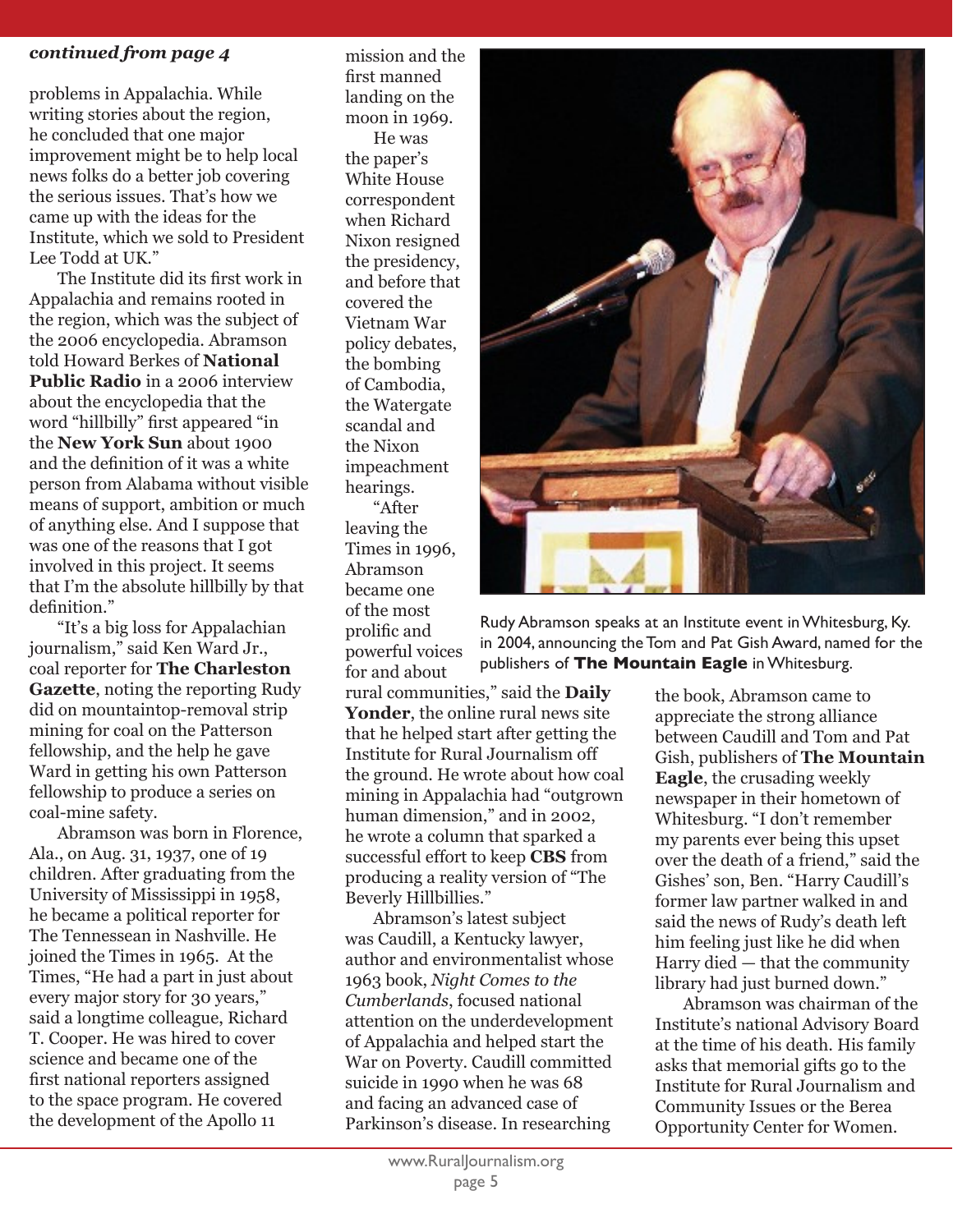# Newspaper struggles with covering immigrants

### **By The Institute for Rural Journalism and Community Issues**

 n the Web site of **The Sentinel-News** in Shelbyville, Ky., one story remained a lightning rod for comments for more than a month after its publication – a short article about a family moving into a Habitat for Humanity home.

 That is usually an innocuous, feel-good story, but the article and its subject remained controversial because of one short sentence that raised the issue of illegal immigration in America, and especially in Shelby County, home of many Latino immigrants.

 That made it more than a standard story about a Habitat move-in, and how the twice-a-week, 9,000 circulation paper handled it provides an interesting case study of the coverage of immigrants and a popular charity.

 Reporter Nathan McBroom wrote about the Villa family, which had just purchased its first home through Habitat. McBroom explained that Pedro Villa and his wife, Magdalena Vieyra, who came from the Mexican state of Michoacan, would be sharing the home with their four grown children. McBroom described the application process for a Habitat home, as well as the group's Christian philosophy, as outlined by local affiliate Secretary Travis Davis.



*This Habitat for Humanity home sparked controversy.*

The Web site of **The Sentinel-News** in the Web site of **The Sentinel-News** in Shelbyville, Ky., one story remained a lightning residency status, writing, "Davis said that Habitat rod for comments for more than a month afte residency status, writing, "Davis said that Habitat U.S. citizenship as a requirement for application."

 Nothing else was said about the Villa family in particular, but the likely question for many readers was, "So, is the Villa family legal?" In Shelby County, that question is being asked more often.

 In the last two decades, the Latino population has grown rapidly in the largely rural but fastsuburbanizing county, which is in the Louisville metropolitan area. The Census Bureau estimated in 2005 that 8 percent of the population had Hispanic or Latino origin, compared to 2 percent in Kentucky as a whole.

 With that background, once the story was going to press, "We knew there would be a response," McBroom told the Institute for Rural Journalism and Community Issues.

 McBroom said he spoke to the Villa family through an interpreter and didn't ask Davis or the family if its members were citizens. McBroom said the question seemed irrelevant, because it was not a criterion in the Habitat process.

 "I didn't know, but I thought that it had no bearing on the story," he said. "If it doesn't matter to (Habitat), for us to print that he might be illegal would be sensational. The point of this article was that this man and his family got a house."

 But in the hands of readers, the story became something else.

 On the message boards of the newspaper's Web site, readers posted lengthy rants about the broader issue of immigration, especially in light of reform legislation being debated in Congress at the time. In most posts, the question of the Villa family's citizenship was asked directly.

 A few months before McBroom did the story, his editor, Walt Reichert, had followed a similar tale. The scenario was much the same: a Habitat home was ready for its new occupants, and the local paper felt obliged to take some pictures and publish a short article. The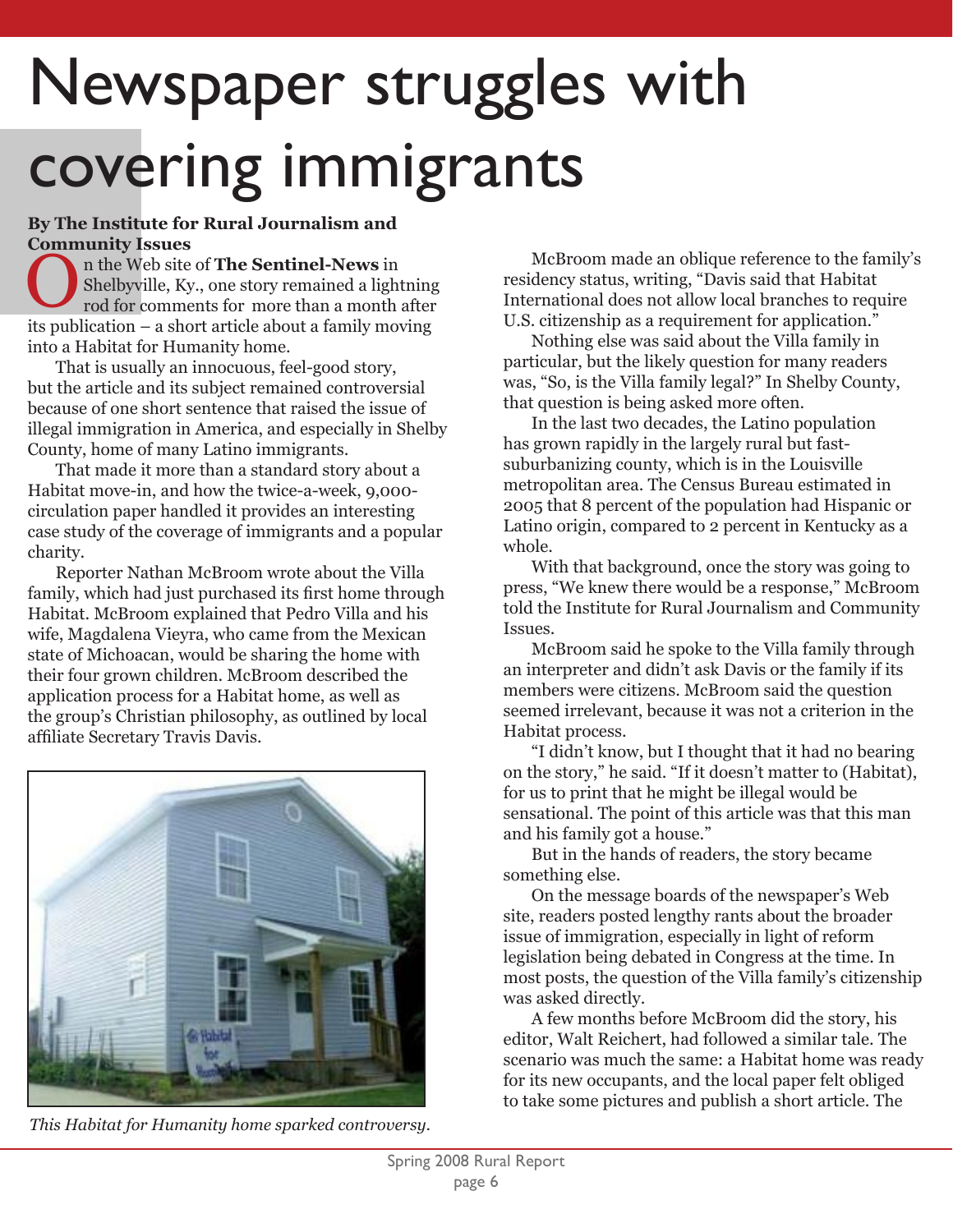### *continued from page 4*

family was Hispanic, but the question of residency status never arose, Reichert said. "Not a word" was said about it, he recalled, adding that he "never thought about it." In that instance, the story ran without incident or uproar.

 McBroom raised the issue in reporting the latest story, Reichert said. The answer Habitat gave the enterprising reporter could have led to follow-up questions or stories, but the paper chose to stick to its usual focus, on the move-in.

 "The Habitat official did not even know if they were legit, because he was not allowed to ask," McBroom said. "I didn't know, but I thought that it had no bearing on the story."

 For McBroom, asking about the citizenship of the Villa family would lead nowhere, even if it were a question readers would have posed themselves. "Whether I should have asked, well, that's debatable," he said.

 Many online commenters, and likely many readers, wanted an explanation from Habitat for Humanity. Since many in the community had donated to the charity, they wanted some answers about where and to whom their money was going.

 The newspaper did not see Habitat as a local institution to be held accountable. "The way I look at it, Habitat for Humanity is a charity that can do as they please with their money and work," Reichert said.

 Shelbyville is the headquarters town of Landmark Community Newspapers Inc., which owns The Sentinel-News. Landmark Executive Editor Benjy Hamm said he was aware of the controversy but the company followed its standard policy of local editorial autonomy. The paper recently did a series of stories on local immigrants.

 The evolution of a usually routine story highlighted the intensity of the immigration debate. It could be argued that the paper should have represented readers by directly asking about the family's status. If Habitat had not answered that question, at least the story would have acknowledged the effort. But that would have given the question a higher profile, which the paper wanted to avoid in the story.

 "It's difficult to write in such a way as to seem unbiased, because people are so passionate about it," McBroom said. "I go over every word because I know every word will be scrutinized."

### Tips on covering immigration

 Reporting on immigration is complicated. The issue has many angles, and such coverage requires reporters and editors to be careful. Here are some tips for finding pertinent data and for navigating the ethical issues that arise along the way.

#### **Resources**

Most available data addresses immigration at a national or state level. As always, reporters should test the accuracy of all information and be skeptical of all sources, especially since many are interest groups.

U.S. Census Bureau: http://www.census.gov/

Department of Homeland Security: http://www.dhs.gov/ximgtn/

U.S. Citizenship and Immigration Services http://www.uscis.gov/portal/site/uscis

The Pew Hispanic Center http://pewhispanic.org/

#### **Providing Balance and Persepctive**

 From story development and throughout the process of reporting, writing and presentation, journalists should reflect on their approaches to immigration coverage. Providing balance and perspective is key — even when it means offering some views that may seem offensive. The "hard-working immigrant" story has become cliché, and journalists should delve deeper than that. Still, building trust with immigrant communities — and the other sides involved — is an important step since statistics and studies can't tell the whole story.

#### **Making the Right Choices**

 The accompanying article demonstrates how editing and reporting choices matter in these stories. Not only does it matter what information is presented, the information left out matters, too. Editors and reporters have to consider how readers will approach these stories. With that in mind, it makes sense to provide as much context as possible. The possibility or reality of an emotional reaction should not keep newspapers from tackling immigration. As with any story, accuracy is the best defense, and fairness is also essential.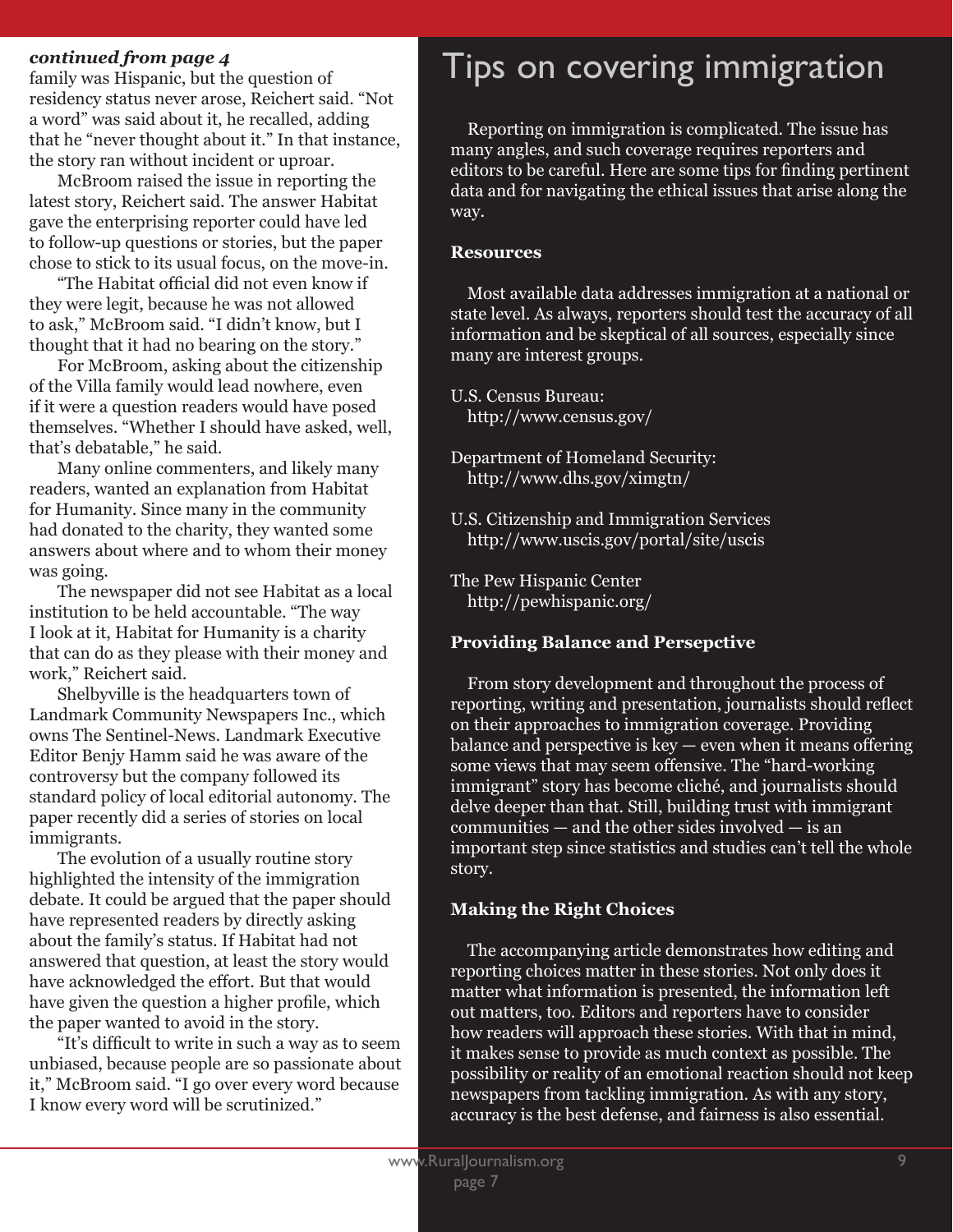### Student project covers news, mends fences

By The Institute for Rural Journalism and Community Issues

 One recent Saturday, three University of Montana journalism students drove six hours from the school's campus in Missoula across the state to the town of Crow Agency, the capital of the Apsaalooke Indian nation. They make the 800-mile roundtrip at least once a month — on a weekend, usually  $-$  as part of their class in rural journalism. Their class project is to develop and maintain a Web site devoted to providing news content for and from the people of Crow Agency, which has no local newspaper.

**CrowNews.net** went online in November, and it's the second site for the Rural News Network, which the **Montana School of Journalism** began in the fall of 2006 with funding from **J-Lab: The Institute for Interactive Journalism**. The project is work in progress — associate Professor Keith Graham said he has to change the syllabus almost every week as it evolves — and there have been some growing pains, mainly in the relationship between the RNN and some neighboring newspapers.

 In November, Wes Eben, the publisher of the 2,300-circulation weekly newspaper near Crow Agency, the **Big Horn County News**, told **The Missoula Independent** he was concerned about a possible loss in circulation due to creation of CrowNews.net. He told the **Instutute for Rural Journalism and Community Issues** that he has watched to see if there have been any effects on his newspaper — which he says devotes about 60 percent of its coverage to Crow Agency — but he has not seen his concerns realized.

 Eben's main complaints were that CrowNews.net linked to other Montana newspaper Web sites, but not his, and that he wanted more communication with the School of Journalism. The RNN took care of that with a link to the Big Horn County News as well as a listing of the paper's top three stories.

 "We never imagined that this would cause a problem," Graham said. "Of course, we don't want to cause confusion with our neighboring newspapers. We will continue to communicate with them to avoid that."

 The project has also wrinkled brows at the **Choteau Acantha**, the 1,900-circulation weekly 25 miles from Dutton, population 400, site of the RNN's first project. Dutton native Courtney Lowery, managing editor of NewWest.net and an alumnus of the Montana School of Journalism, had the idea for the RNN because her hometown had lost its newspaper. With help from Lowery, Graham's journalism class created the **Dutton County** 

**Courier** (duttoncc.org), which has stories, photos, video and audio created by the journalism students as well as locals.

Despite the initial dust-ups, all interviewed for this story said they want to keep lines of communication open to eliminate confusion and perhaps lead to future collaboration. Peggy Kuhr, the dean of the School of Journalism, said communication is key, and that she hopes to continue that dialogue.

 "I believe in the no-surprises rule and this became a surprise to some," Kuhr said, while also noting The Independent never contacted her about its story on Eben and the RNN. "We've got to try to avoid that. The most important thing is communication, not just with the local newspaper but with the people in the community."

 Since the project is still in its early stages, there are questions about what happens after a class moves from one town to a new one.

 "In the first town, we are looking at possibilities — private ownership,



Many students in the Rural News Network travel great distances from Missoula to provide news outlets for areas that do not have one. The map above shows Indian reservations.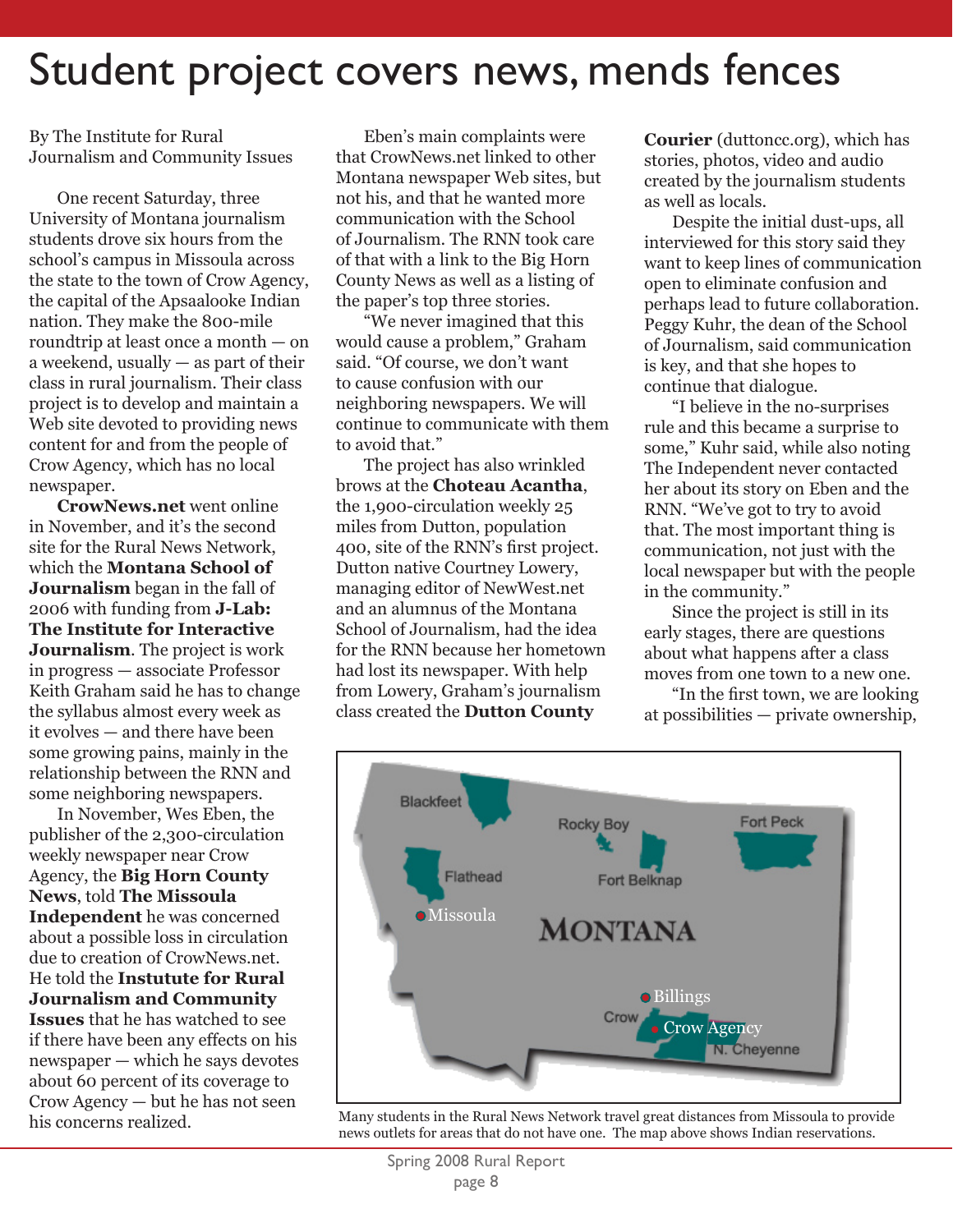#### et cetera," Graham said. Maybe a person will take over, maybe we'll *continued from page 8*

give it over to the town. The ultimate goal is for the community to own it completely."

Eben said he would be interested in a collaborative effort between his newspaper's Web site and the RNN. In the past, his paper has tried using local stringers from Crow Agency, but nothing has lasted. He said such a collaboration, in any form, could be good for both sides since "helping locals have more of a voice" is what everyone wants.

 For now, the RNN and its journalism students will continue making connections and building trust in Crow Agency, because that's the only way this project can work, Lowery said. The project relies on trust and succeeds when the local community gets involved and sets the agenda.

 "If you're going to have a local paper, you have to have local people," she said. "You get them involved by convincing them you're not just trying to 'save the town.' Rural communities have seen that a lot and seen those folks leave two weeks later."

 Early this year, a top story on CrowNews.net was a commentary on a court case that arose from the killing of a bald eagle by a Northern Arapaho tribal member on a Wyoming reservation for use in a religious ceremony. The case is now before the Tenth Circuit Court of Appeals, and its ruling will be of interest to the Crow Tribe, wrote Jay Harris, an enrolled Crow Tribal member and law student at the **University of Colorado**. The site also had video clips of recent local athletic contests, announcements of community events and other local coverage.

 The RNN hopes to have an application process for the next community it chooses, but the class is focused on Crow Agency right now, Graham said. While the community gains a local news source, Graham said his students learn about rural journalism and they get chance to gain valuable experience. The lessons of the class are also available to everyone in the Montana journalism community, he said.

 "I hope this makes everyone aware of the possibility to do rural journalism in different ways," he said. "Nothing we have is hidden. We're happy to share what we have."

 During a meeting in late February, members of the **Montana Newspaper Association**, including the Choteau Acantha's editor, Melody Martinsen, and representatives from the Montana School of Journalism had an opportunity to talk about the RNN. The RNN wasn't the sole reason for the meeting, but the meeting provided some ideas about how the RNN and the MNA could collaborate in the future.

 "I see such great potential for this not only to be a tool for the journalism school but for publishers," Martinsen said. "The idea that we came from the meeting was the need to form a partnership, not in the legal sense, with the MNA and RNN. We could take the experience of the Rural News Network and use that to develop educational tools and provide them to Montana publishers."

 Martinsen said such a tool could be a pamphlet or guide that shows publishers how to take their papers online or expand their Web presence. That project is in its infancy, but it is needed, Martinsen said, because the question for publishers is "how we can remain the news leaders in our communities in a Web age?"

 "I came away from the meeting thinking about what doors this

could open for readers, students and publishers," she said.

 In addition to generating ideas, the meeting helped keep the lines of communication open for everyone involved, MNA Executive Director John Barrows said.

 "It was the communication that overcame any real stumbling blocks," he said. "As long as those papers are involved, there won't be

### Kentucky project gives small town a news outlet

 Midway, Ky., pop. 1,620, last had its own newspaper during the Great Depression. Now it again has its own news outlet, thanks to a class project of the **University of Kentucky** School of Journalism and Telecommunications.

 The advanced writing and reporting classes taught by Al Cross, director of the **Institute for Rural Journalism and Community Issues**, are covering Midway and posting stories on a blog (http:// irjci.blogspot.com) and a **[Web site](http://www.uky.edu/CommInfoStudies/IRJCI/midwaymessenger1.html)**, both named Midway Messenger.

 Stories on some news events were published before those in **The Woodford Sun**, the weekly paper in the county seat of Versailles.

 The plan is to maintain the site through classes and independentstudy courses, but if that doesn't work out, the Sun will get the first chance to take it over.

 Cross touched base with the Sun before beginning the project. The editor of the paper, Steve Peterson, and its Midway correspondent, John McDaniel, spoke to the class about Midway and rural journalism.

 At this writing, students' final stories were being edited for publication on the Web site and possibly in the Sun.

 $\overline{a}$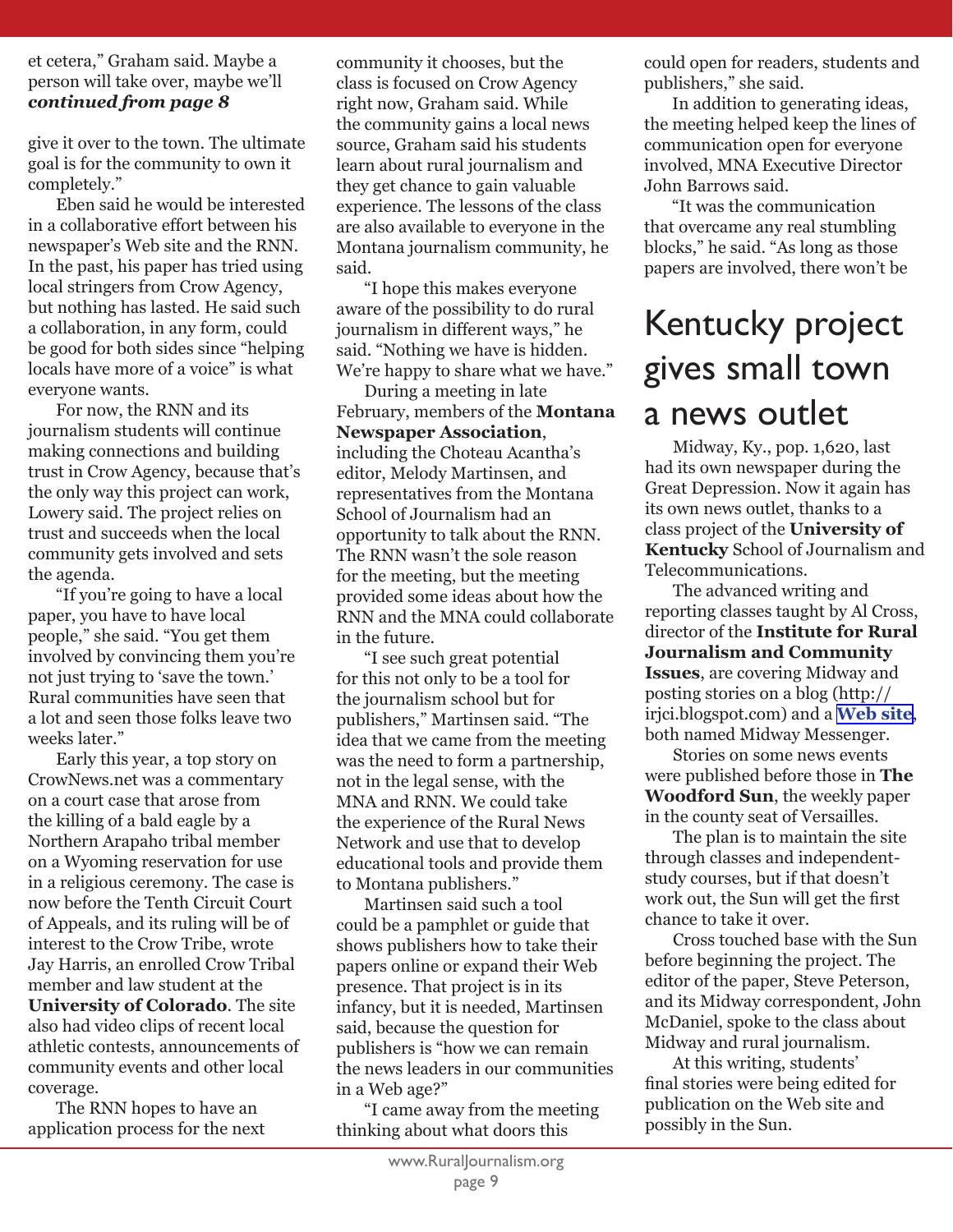### Small Midwest papers, especially in Oklahoma, struggle to publish in wake of huge ice storm

 The massive ice storm that tore through the Midwest in December 2007, leaving hundreds of thousands of electric customers without power, posed considerable challenges for small newspapers in the region. In the hardest-hit state, Oklahoma, the daily Norman Transcript and the weekly **Oologah Lake Leader**, were among the papers that had to improvise to get issues out this week.

 The offices of the **Transcript**, a 14,000-circulation daily, went dark on Monday morning, and as the hours passed, editors realized power might not be back in time for the night's deadline. The biggest hurdle was finding a working printing press, the Transcript's M. Scott Carter reported. "Finding such a press isn't like going to the convenience store for some new batteries; fact is, there aren't that many eight-unit Goss Urbanite offset presses just sitting around," Carter wrote.

 While publisher David Stringer looked for a nearby press that still had power, the rest of the staff looked for a place to work, because the diesel-powered generator in

the newsroom only could do so much. Managing Editor Andy Steiger had hoped to use his home as a temporary newsroom, but the power was off there, too. Advertising Director Saundra Morris drove to the parking lot of a Panera Bread outlet to take advantage of the store's free wireless access. It was full, so she worked from her car.

 Several reporters and editors found a temporary home in the public-relations offices of Norman Regional Hospital, where they wrote and edited stories and posted them to the paper's Web site. Stringer managed to secure some time on the press at the **Edmond Sun**, and a few editors made the 30-mile trip to design the print edition. Using content already posted online or saved on discs, they managed to complete the paper late Monday.

 Once printed, the papers had to be delivered, and so the paper's 45 carriers navigated icy and debris-filled streets to get the papers from Edmond to Norman. On Tuesday morning, 96 percent of subscribers had their newspaper, the



Oologah Lake Leader employees, with Editor-Publisher John Wylie at left, put out the paper on the dining-room table in a staffer's home.

### **Transcript** reported.

In the northeastern Oklahoma, the Lake Leader was doing its best to cope with the storm. On Monday, the office of 3,000-circulation weekly was without power, as were the homes of all its staff members. Editor-Publisher John Wylie said in an interview that their printer offered to let them set up shop there, but the roads were so bad they decided not to attempt the 12-mile trip. "We were not sure we would publish at all," he said.

 On Tuesday, power returned to the home of Marketing Director Carolyn Estes, but not the office. The staff packed up its production computer and set up shop on a table at the Estes' house. Together they decided that "We WILL put a newspaper together," wrote Publisher Faith Wylie, John's wife.

 Wednesday, the staff finished its weekly edition a day late, missing its publication schedule for the first time. The power returned to the Lake Leader's office late Wednesday, just in time to produce mailing labels. "We published on schedule through James' liver transplant, John's life-threatening staph infection, family deaths and illnesses, a political campaign, automobile accidents, and even a tornado," Faith Wylie wrote. "We have been defeated by an ice storm. Not defeated, just delayed."

 And also constrained. The paper was limited to eight pages, and much of it was devoted to storm coverage. John Wylie said the paper's Web site, www.oologah.net, would be updated frequently. Wylie, who has experience as an emergency communications director, said that their experience was probably typical of small newspapers in Oklahoma.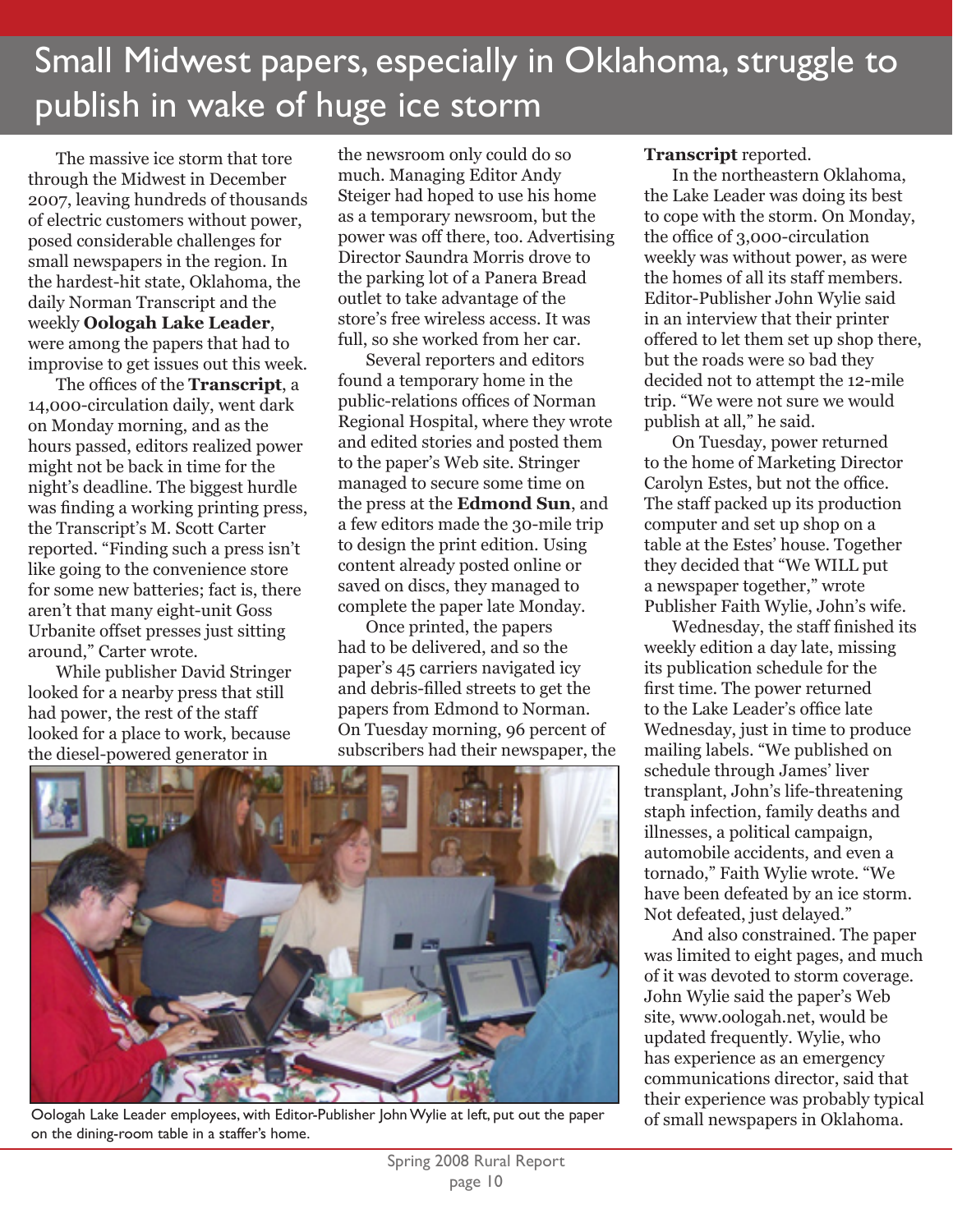### RURAL RELATIONS

### Toddler pageant experience leads to book of rural news gems

### **By Jan Winter**

 My first job out of journalism school at **Western Kentucky University** was at a small-town Indiana newspaper that was the backbone of community communication, like most rural papers. So it wasn't totally outrageous that my editor forced me and the sports guy, who was also 22 years old, to judge the Little Miss County beauty pageant, which the newspaper had sponsored for decades. After all, we might have been the only two people in town without relatives in the contest. But what resulted is surely still referred to in county legend as the Great Beauty Pageant Scandal of 1982.

 It was August and it was hot and we were 22 and it was county-fair week so, hey, we had a few beers while waiting for the kids to line up for the contest. By the time we settled into our seats at the outdoor arena, the sun was baking our buzz into a bit of a dizzy so when I looked up and saw forty-seven candidates, all between five and six years old, I knew we were well beyond "in trouble."

 The format was deceptively simple: Each little darling, dressed in her Sunday best, would approach the judges' table, lean in, say her name and her age. We were to ask them what they wanted to be when they grew up, in order to "judge on poise."

 Come on – they were five or six years old! They were all adorable! Each one in turn sweetly told us of aspirations of being a mama or a mommy or a mamaw. For more than one reason, they began blurring one into the next ... cuteness and curls, buttons and bows, ribbons and ruffles; who could tell them apart?

 Then around about Number 41, a natural redhead came up to the table. Her round little face was now burnished by the afternoon sun, her sweaty curls now plastered to her dripping forehead. She was the kind of chubby little sweet pea you'd like to gather up and smooch. She was also smashed into last year's dress, the elastic cutting into her plump little upper arms like sausage casing. And, she was mad.

 She marched up to the table, leaned in and growled a la Linda Blair, "I'm hot and I'm sick of this. I want to go home NOW." She turned on her foot and went back in line, somehow squelching every natural

*Jan Winter of Louisville, Ky., is collecting amusing anecdotes from journalists who worked or still work at small-town news outlets. You are invited submit your stories for publication to her at winter.*



*jan@gmail.com. Stories should be true accounts that bring a smile and reflect the community-service role of rural news media. Names and locations are desirable for publication, but not mandatory. Profits from Winter's publication will be shared with the Institute for Rural Journalism and Community Issues.*

instinct in favor of continued conformity.

 I looked at Steve, and he at me. Our thoughts were one: the winnah!

 The arena held more than had showed for the previous night's mud-wrasslin' show with bikini girls. Every breath was held as I rose to announce the winner. Upon saying her name, a collective gasp was swallowed. It took about five seconds for it to sink in.

Then, it sank in.

 Big Mama vaulted over the horse-show ring hollering "Thank you Jesus!" and scooped up the plump little winner, now wearing a crown, kissing all over her sunburned cheeks. Crying and wailing spread like first-grade lice, until all the other contestants were so loud I had to call for the mothers to come claim their stunned losers.

 We slunk out the back and skipped the rest of the fair. The following Monday, one mother called the newspaper to claim that she had "irrefutable evidence" that the Little Miss pageant had been rigged.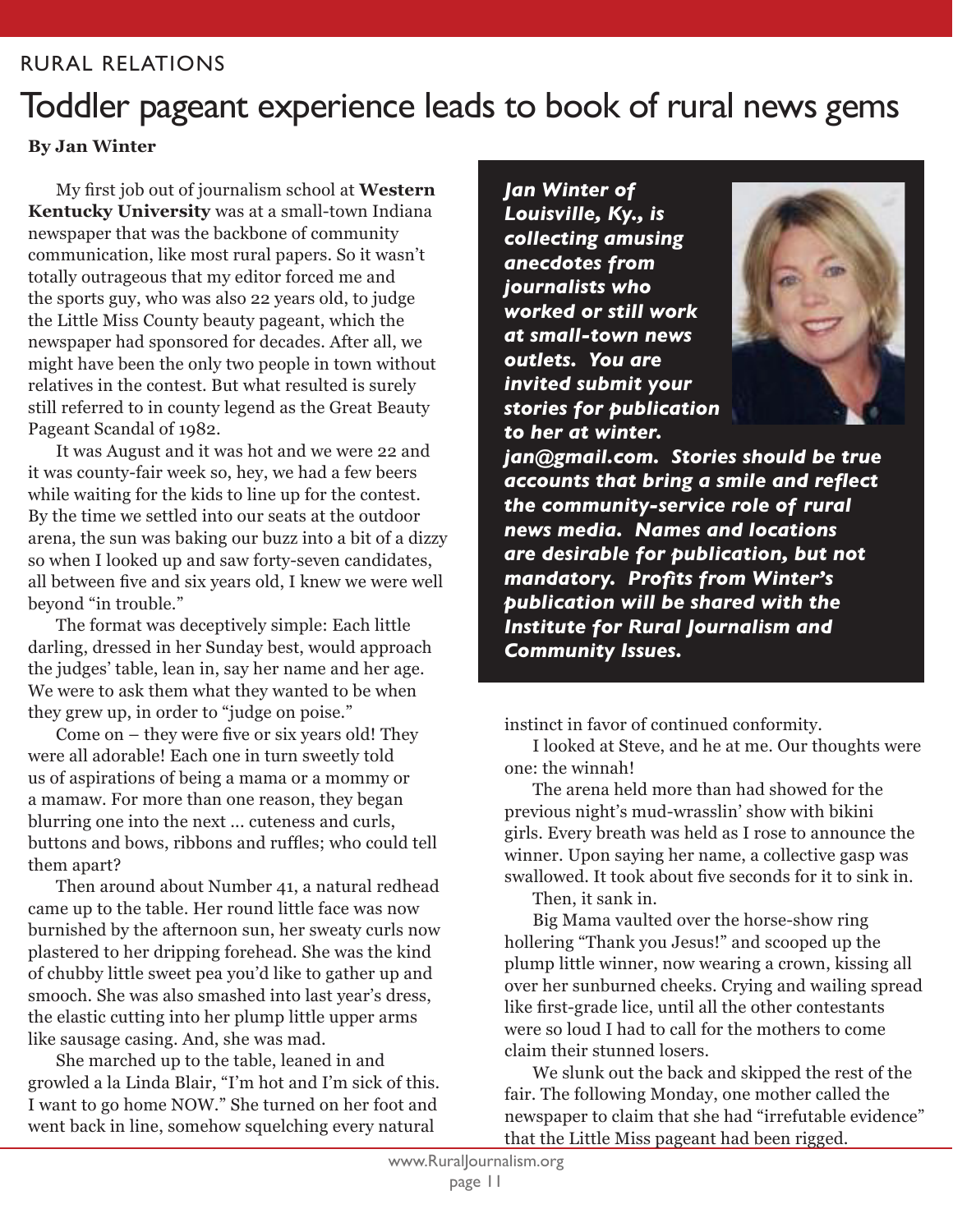# An exemplar of rural and community journalism changes, offering essential lessons in the craft

### **By The Institute for Rural Journalism and Community Issues**

EXAMPLES OF COMMUNITY JOURNALISM are easi to come by than a clear-cut definition of the term. For years, the **Point Reyes Light** in western Marin County, California, has been an xamples of community journalism are easier to come by than a clear-cut definition of the term. For years, the **Point Reyes Light** exemplar. The weekly newspaper won a Pulitzer Prize for public service in 1979, for its coverage of the Synanon drug-rehabilitation group that turned into a religion, but well before that had established itself as an essential part of community life and function. That is less true today, and the change teaches lessons.

 A little over two years ago, the Light was sold to a newcomer, and things changed. So reports Jonathan Rowe, who lives in the village of Point Reyes Station, writing in the latest issue of **Columbia Journalism Review**. Rowe's article, "The Language of Strangers," highlights the importance of understanding your audience, and what can happen when readers think their needs and wishes are being ignored.

When Dave Mitchell owned the Light, from 1975 to 2005, the paper played a more important role than in most communities, because Point Reyes Station - whose ZIP code has a population of 1,900 -- and other places in the rural Northwest Marin census subdivision (pop. 9,500, 29 per square mile) have no local government other than sprawling Marin County, below, pop. 250,000 -- 475 per square mile, most of them in sight of San Francisco Bay.

Because he was running the only true civic forum for west Marin, Mitchell made a point of running all letters to the Light. That stopped when new owner Robert Plotkin, then 35, took over, and that was just one example of how he didn't understand what community journalism is supposed to be. The 61-yearold Mitchell did, as he demonstrated in his farewell column.



Plotkin's goals for the Light were lofty. He told his

Point Reyes Station and other places in the rural **Northwestern** Marin census subdivision (pop. 9,500 per square mile) have no local government other than sprawling Marin County (left, in yellow), pop. 250,000- - 475 per square miile, most of them in sight of San Francisco Bay (Census Bureau Map)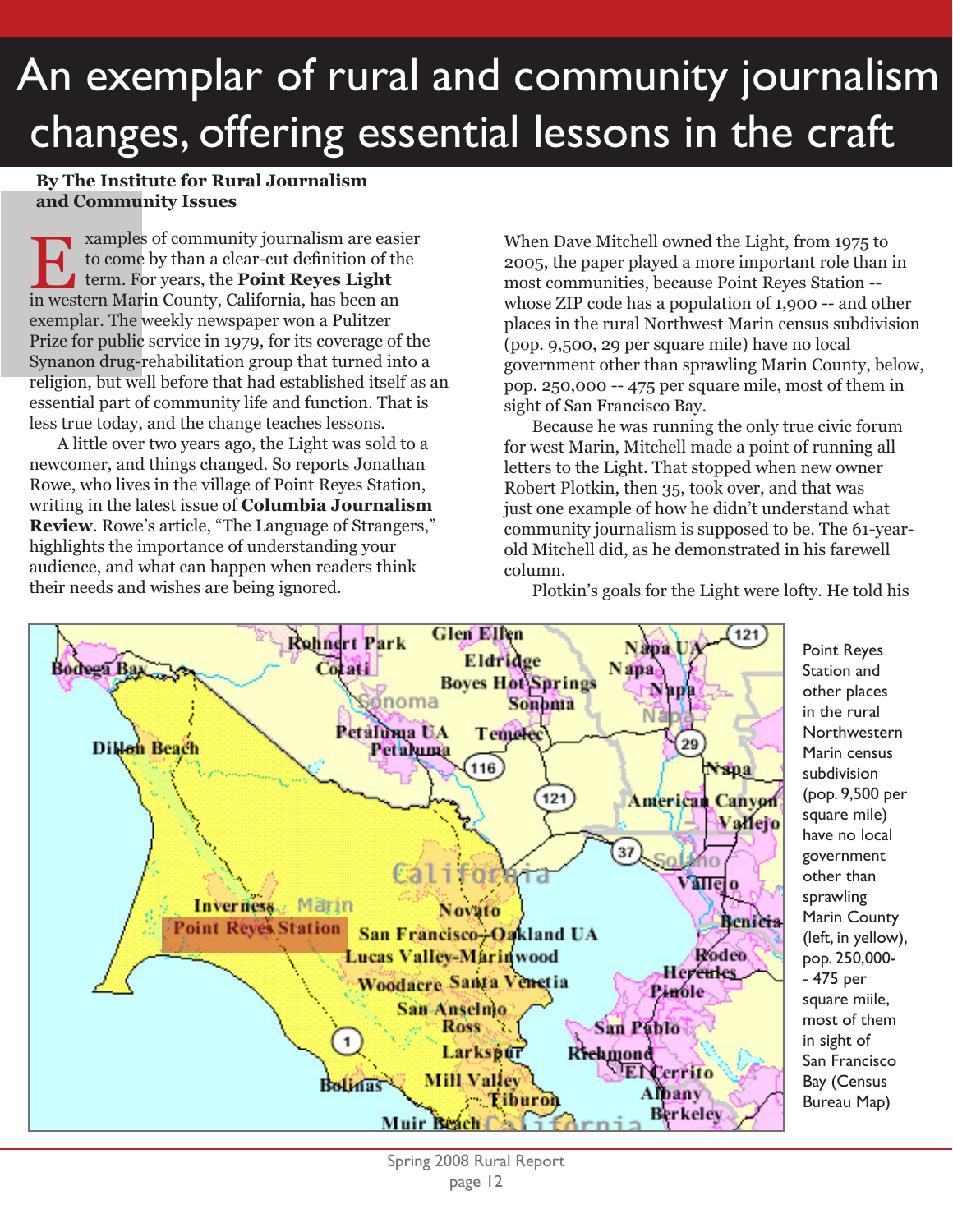### *continued from page 8*

### Local newspapers can be unifying features of communities, as long as they speak the language of the locals.

mostly liberal readers he would be the "Che Guevara of literary revolutionary journalism" and that the Light would be "**The New Yorker** of the West." He aimed to bring in graduates from top-tier journalism schools to do reporting and photography. Plotkin himself came to the paper after a career as an assistant district attorney in Monterey County and then a master's degree from Columbia's Graduate School of Journalism.

 In an interview on Rowe's radio program in West Martin, Plotkin invoked Joan Didion's writing as a model for his Light. "Joan Didion? She of the clinical dispassion and acidic eye?" Rowe writes. "Didion was writing about locals, not for them. She was trotting them out for the amusement of readers in Los Angeles and New York. That Plotkin hadn't thought about the difference struck me as a little ominous."

 Under Plotkin, the Light changed its design but remained largely the same in many ways. Still, enough was different to make readers and Rowe notice. In December 2006, the town held a meeting to discuss the paper and what they expected from it. One comment said it all, and defined the core of good community journalism:

 "When people used to complain to me about Dave Mitchell (right), I'd say, '**The Point Reyes Light** is what hold this community together. It is the center. It is the glue.' ... I don't find that to be the case anymore. It breaks my heart."

 More specifically, readers said they wanted reporters and stories that had a sense of place, that understood the community and its values. Plotkin relied on interns from faraway journalism schools, and some locals said the connection between the community and its newspaper was lost. When the newspaper stopped printing all letters, fewer were written.

 For Rowe, that was just another sign of the Light's "tone-deafness," and it helped spark the start of a rival weekly, the **West Marin Citizen** – which is outselling

the Light in their stores, Rowe says merchants told him. Rowe writes that competition has been good for the Light, but Plotkin, below, has recently devoted more time to a tourist guide he started, the Coastal Traveler. Click "Editorial" on the Light's Web site and you get one from July 12, 2007, headlined " How eating Red China's food will make you Green." Our repeated attempts to interview Plotkin were unsuccessful. Beyond the ups and downs of the Light, Rowe's report is worth reading for his



Robert Plotkin is the new owner of the Point Reyes Light.

broader points about weekly newspapers, points rarely made in the pages of national journalism reviews. Weeklies have been succeeding at a time when so many others are struggling, and Rowe thinks that's because

"such papers seem to be connecting in ways larger media don't." Readers turn to local newspapers for a different reason than they look to national magazines or Web sites for "a sense of familiarity and, most of all, place," as Rowe puts it.

 Local newspapers can be unifying features of communities, as long as they speak the language of the locals. That is not to say these newspapers



Dave Mitchell owned the Point Reyes Light from 1975 to 2005.

must print what pleases their readers; it means the newspapers have to acknowledge they are part of a specific place. The best community newspapers recognize their connection to their readers and work to strengthen it.

(*Photos by Victor Jose Cabo for The New York Times*)